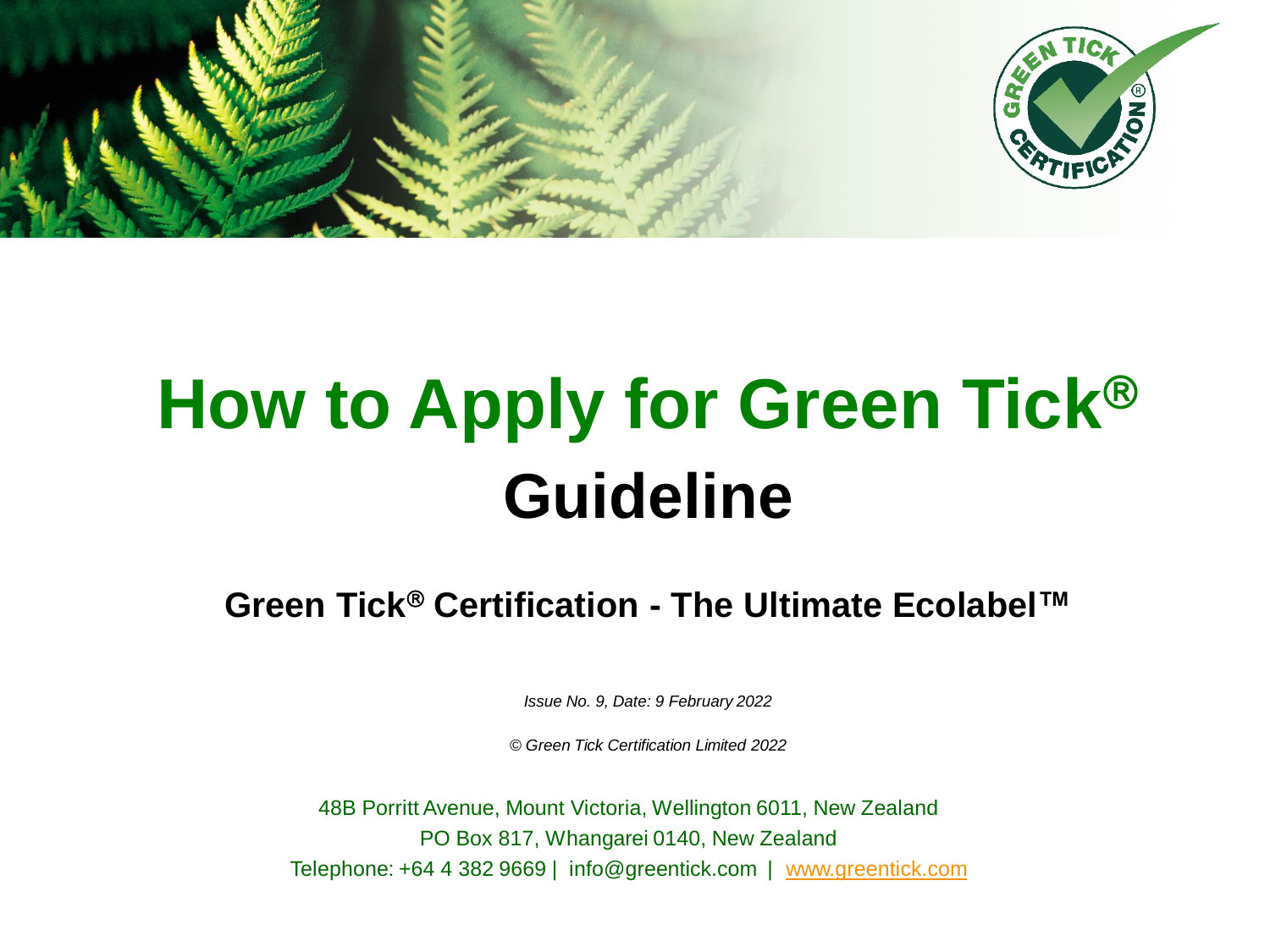

**1. Inquire about Green Tick**

# **Contact us for an introduction to Green Tick<sup>®</sup> Certification and how it can benefit you…**

- General inquiries to us at email: [info@greentick.com](mailto:info@greentick.com)
- Telephone us at Telephone: +64 4 382 9669
- Arrange a Microsoft Teams Meeting
- Arrange a Zoom Meeting
- We recommend Teams or Zoom meetings as the best introduction to Green Tick® and GreenTracer™ and how they can benefit your organisation

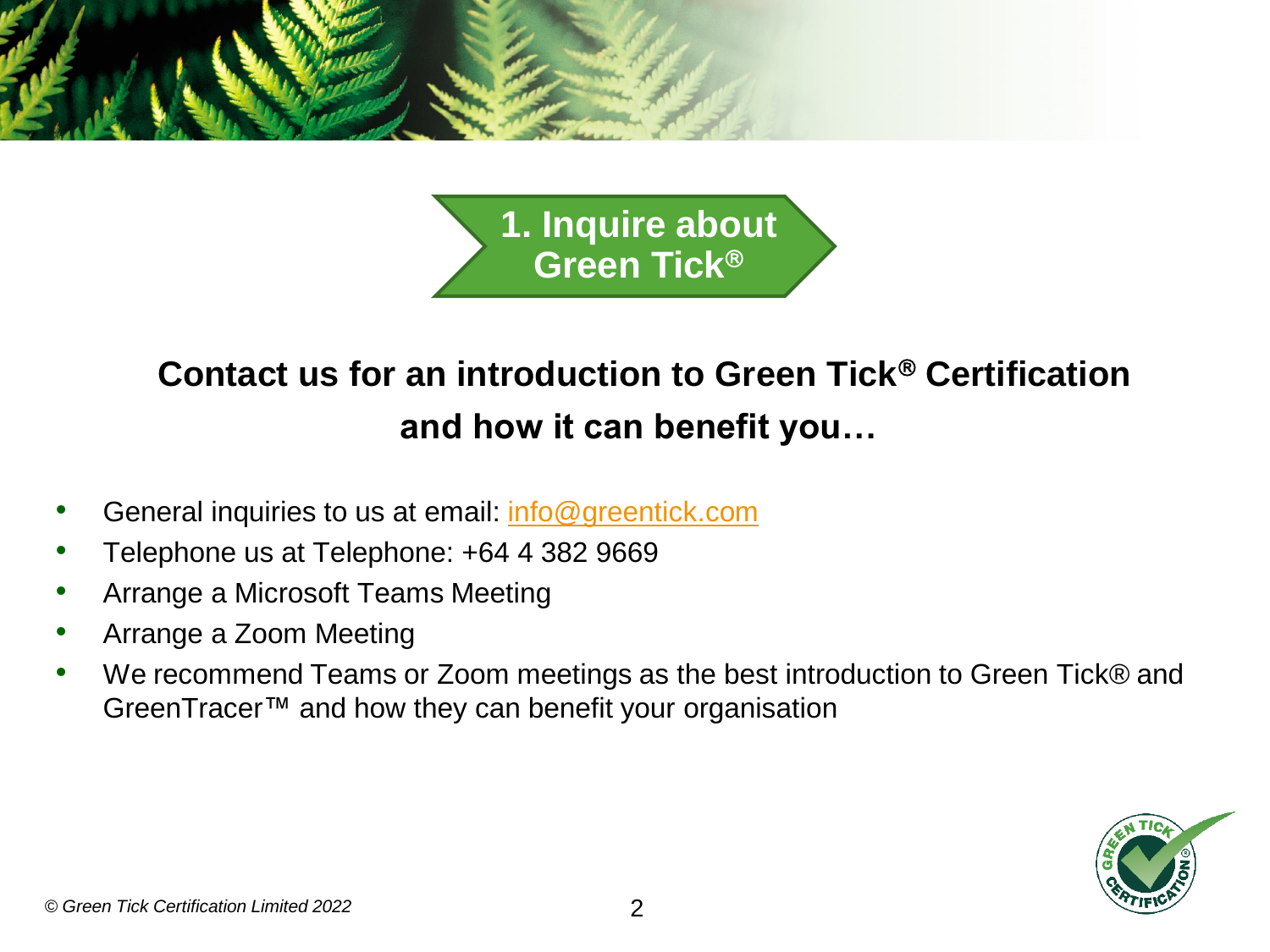









**Choose which Tick would best benefit your business. [GreenTracer™](https://www.greentick.com/green-tracer) also available.**

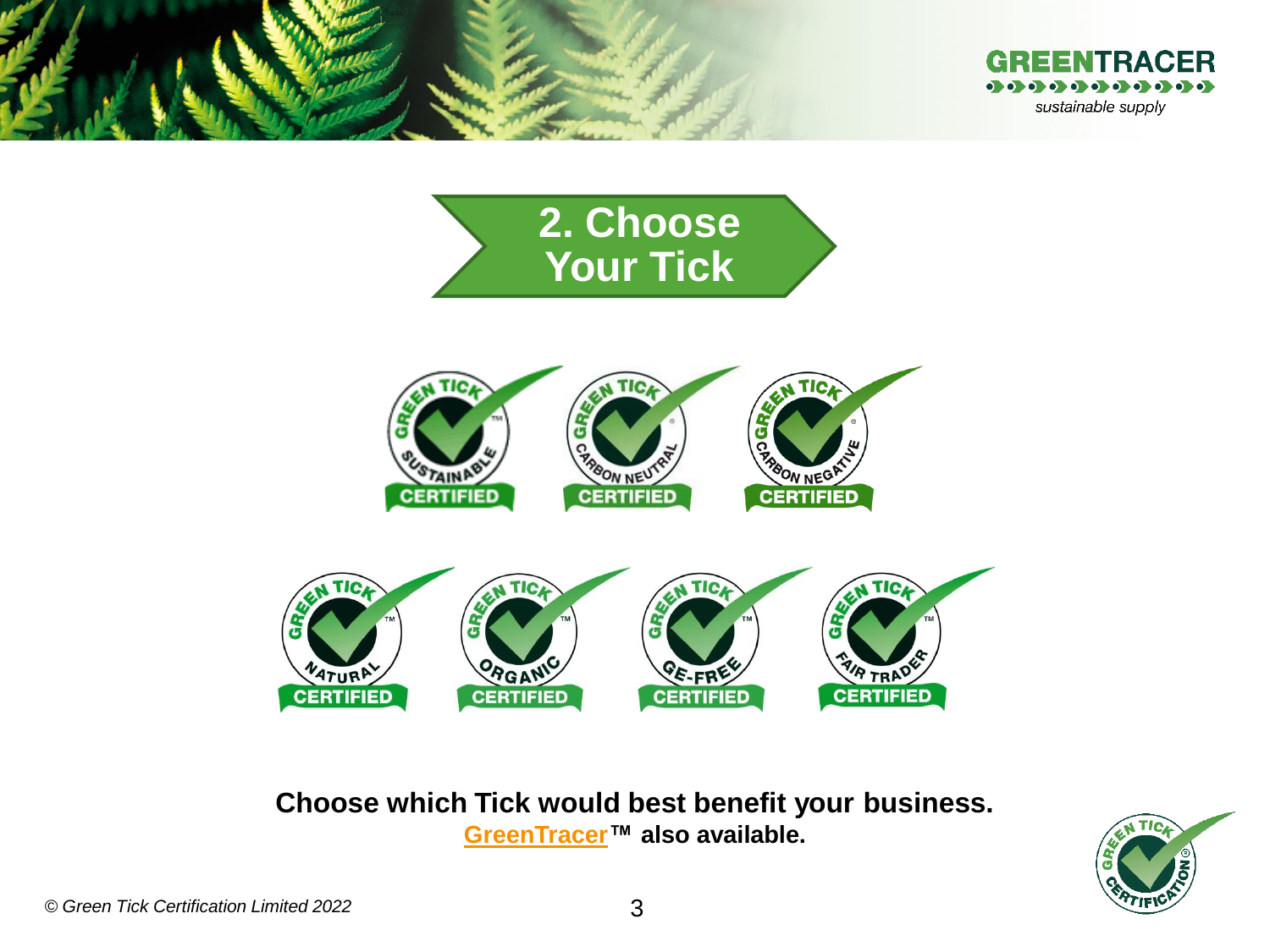

# **3. Scope Your Application**



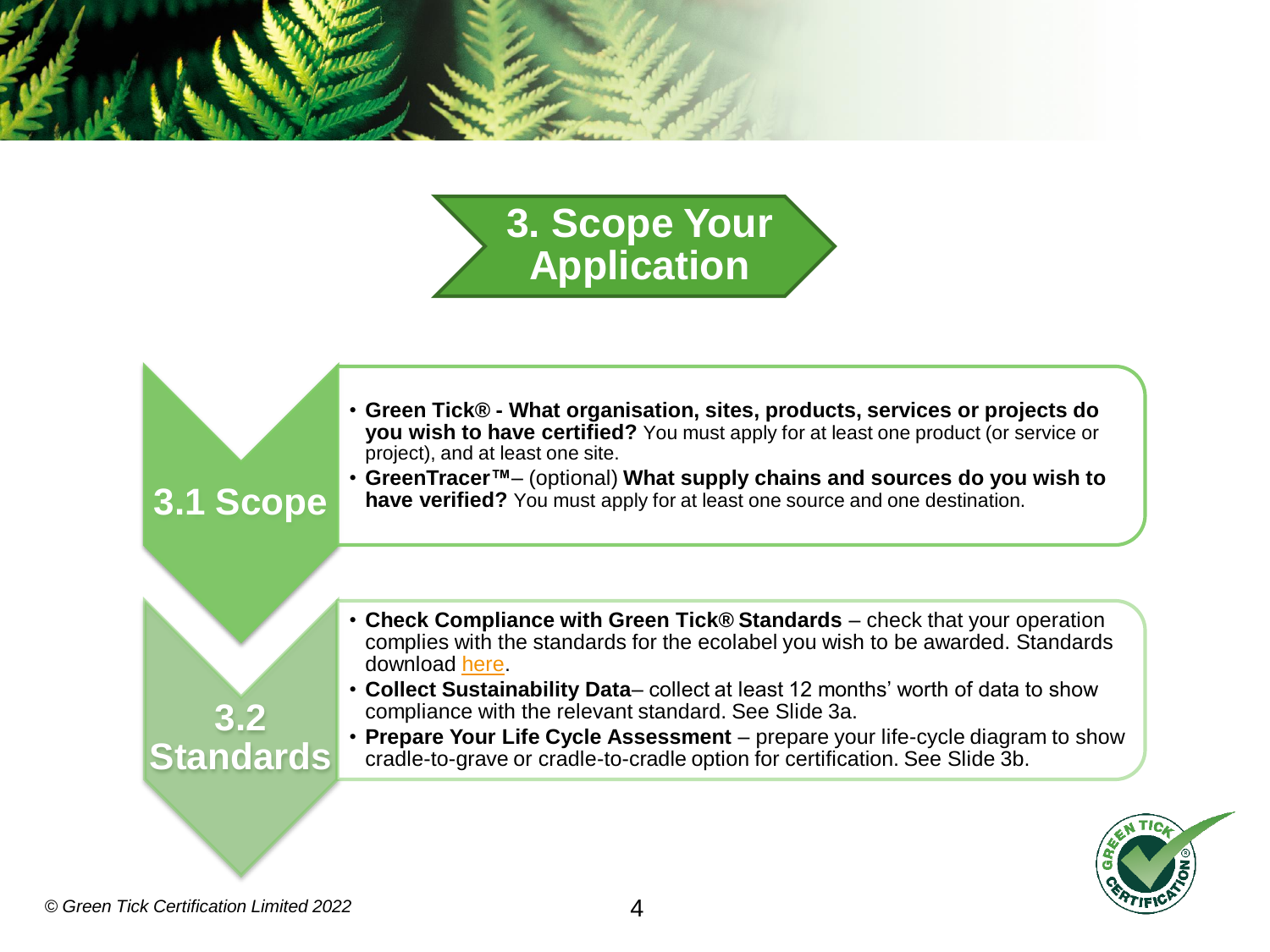

**3a. Sustainability Statement - Guide**

### **Scope**

**Description of Business Sustainability Policy and Performance Products/Services/Project Descriptions Sites**

### **Life Cycle Assessment**

**Life Cycle Diagram** (for each product, service or project applied for) **Certification Boundaries** (cradle-to-cradle or cradle-to-grave)

### **Compliance with Standards**(for each corporate, product, service, project, site applied for)

**Health and Safety – minimum 12 months evidence of compliance with eight H&S standards Sustainability – minimum 12 months evidence of compliance with 12 sustainability standards Carbon or Service ecolabels - minimum 12 months evidence of compliance with standards**

### **Conclusion**

**Future Commitments to Sustainable Practices and Performance**

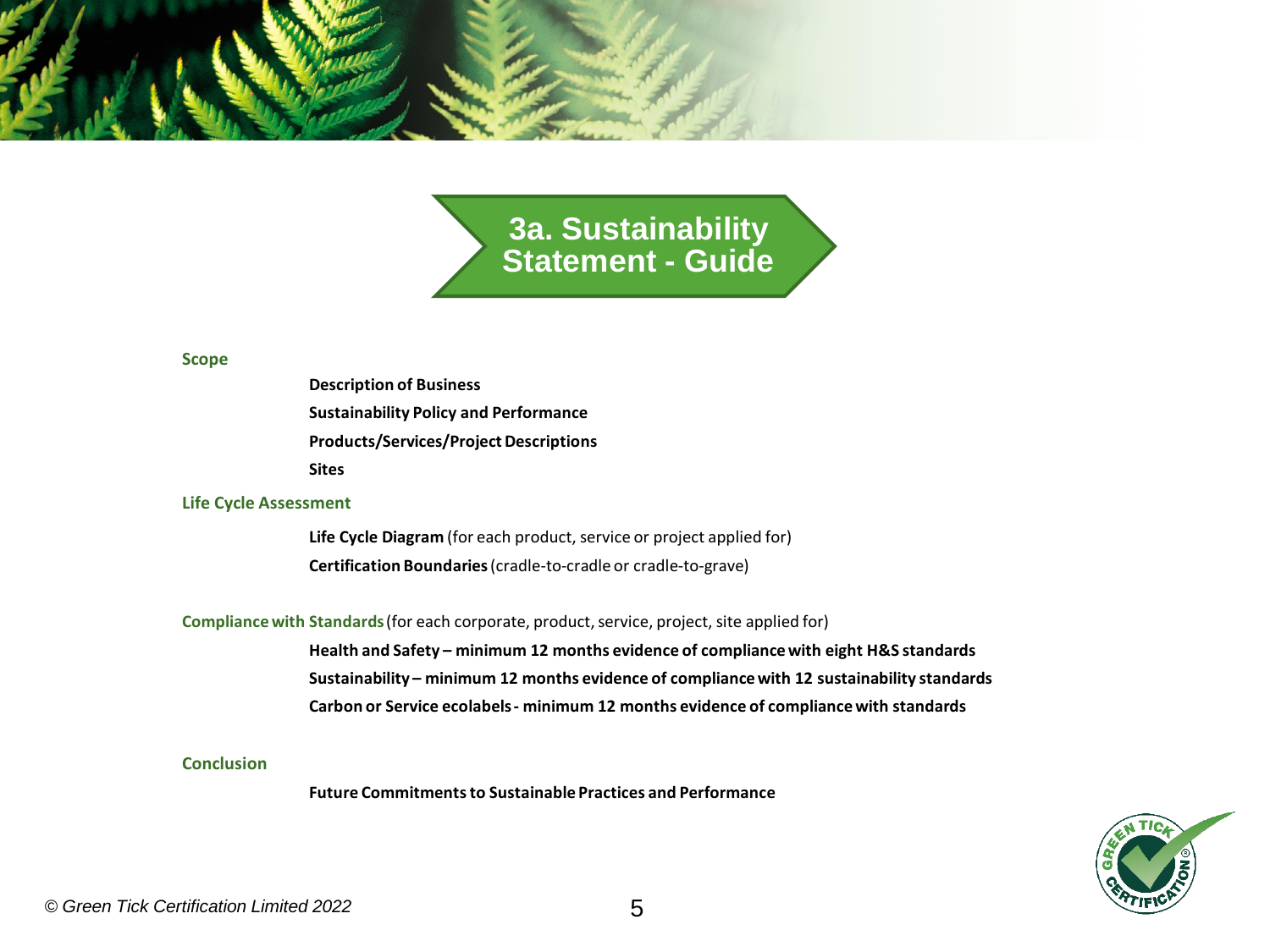



### **Example Life Cycle Diagram**

### **Scope:**

1. Make sure the life cycle diagram includes the "START" and "STOP" points where the Applicant directly controls the impacts of their business; eg. "START" = Inwards Goods, "STOP" = Outwards Goods.

- 2. Two common boundary definitions are:
- (a) Financial responsibility
- (b) Operational responsibility.

3. In some countries legal responsibility may go beyond these, check to make sure the boundaries are correct.

 $HSE =$  health, safety, environment

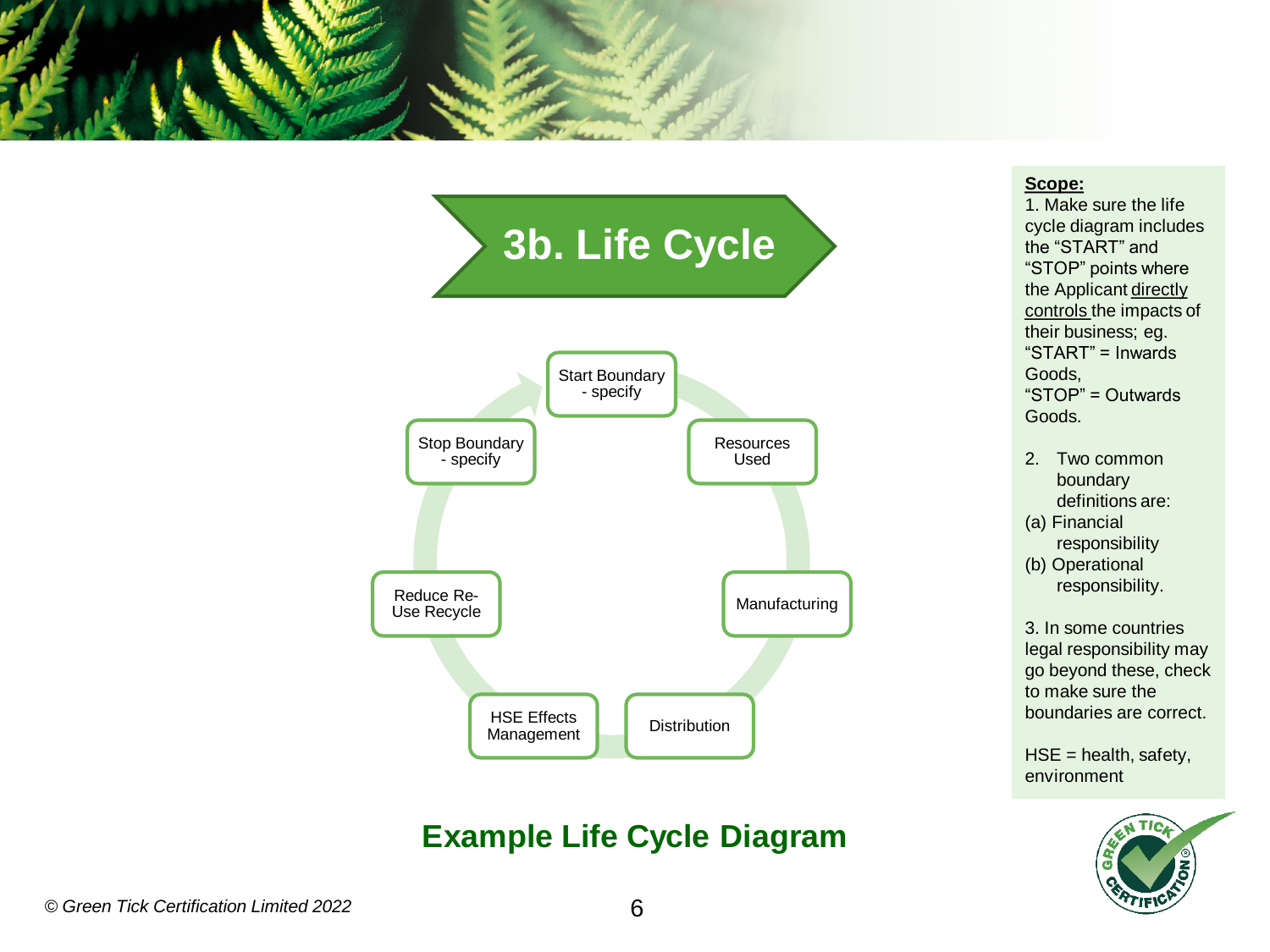

**4. Prepare and Submit Your Application**

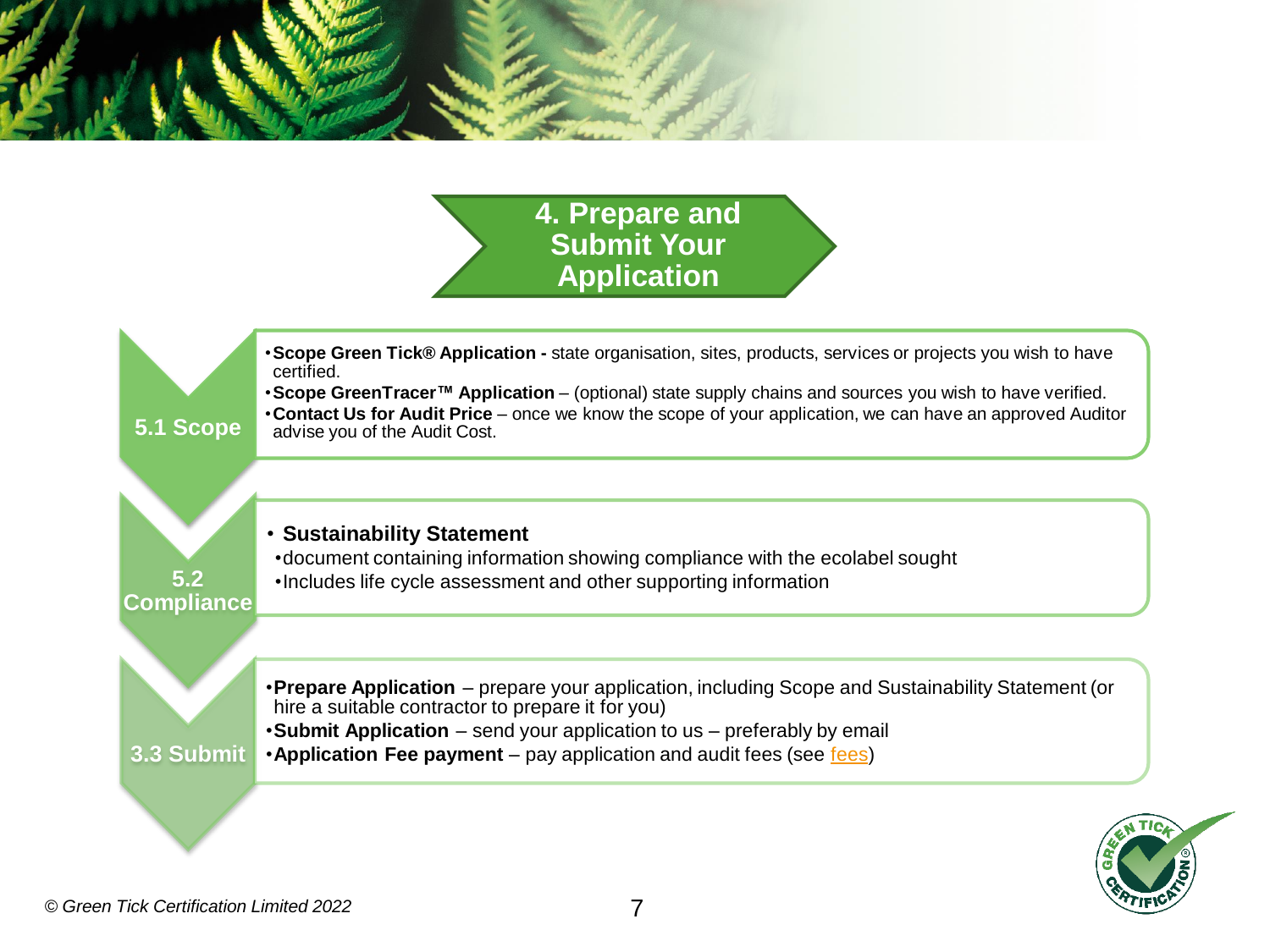



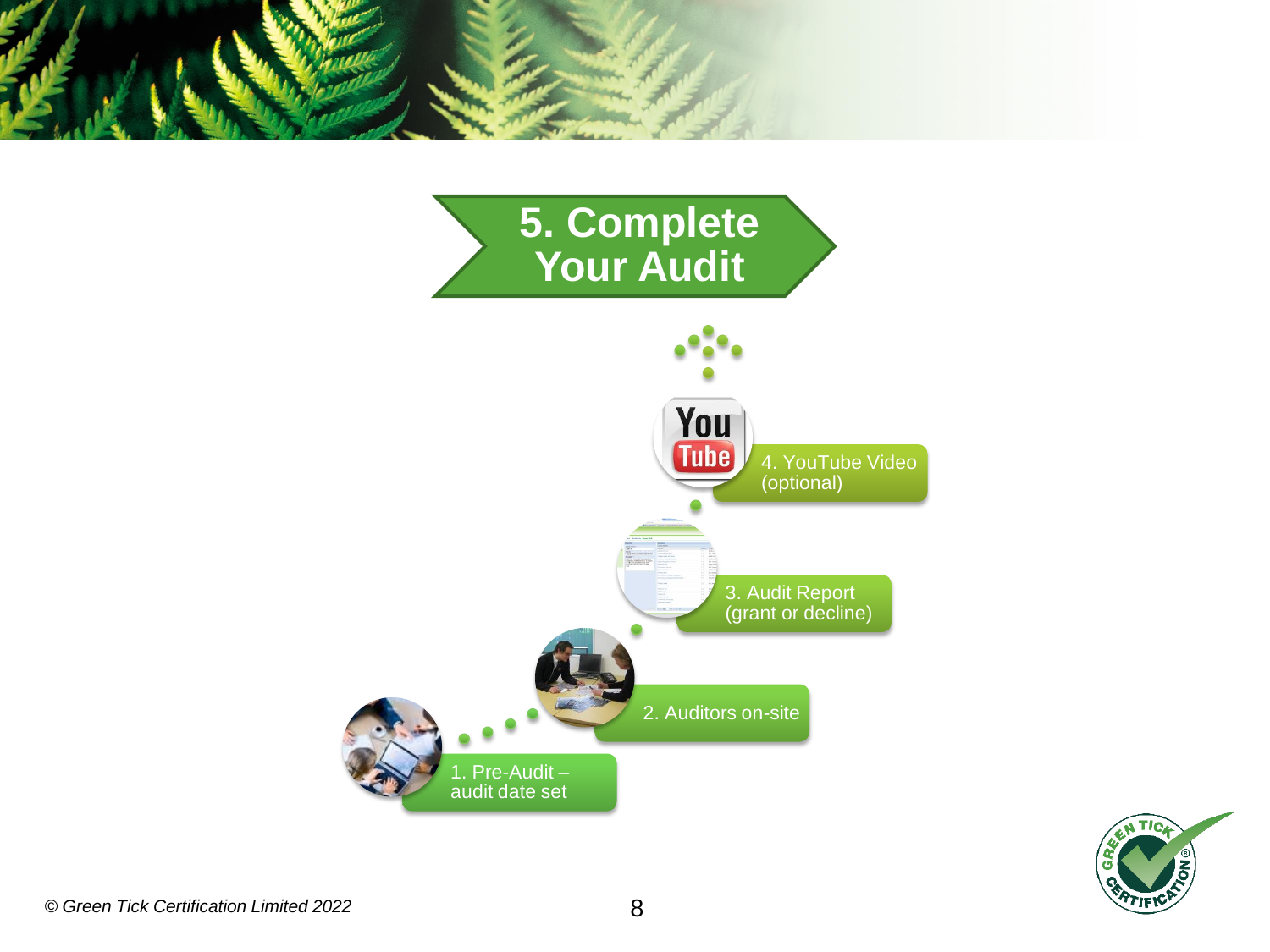# **6. Be Awarded Your Tick**

**License to use Green Tick brand issued for 3 years**  royalty fees paid, spot audits may occur (at no charge to you)





GREENTRACER<br>\*\*\*\*\*\*\*\*\*\*\* sustainable supply



**Certification Board awards Green Tick**

**Certification Board receives Audit Report**  recommending 'grant' of application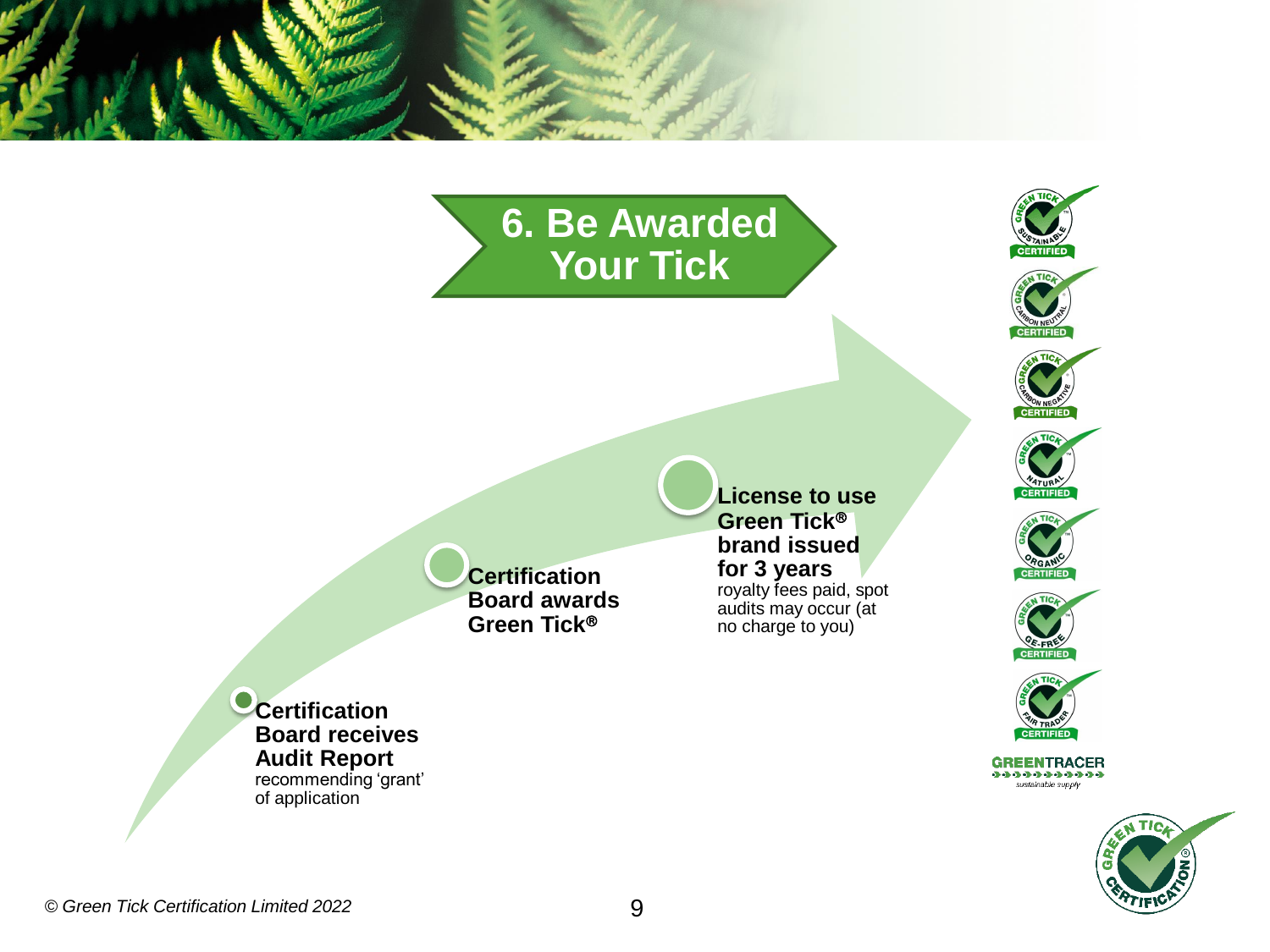



## **Achieve maximum benefits from the power of the Green Tick<sup>®</sup> Brand.**

**(1) Standard Promotion -** promotion across the standard Green Tick® Network

- Dedicated page on our web site
- Entry on our social media sites (except YouTube)

**(2) Premium Promotion -** promotion across the extended Green Tick® Network

- Dedicated and extended website page with multiple graphics capability
- Entry on our social media sites
- YouTube video

**(3) Specialist Promotions –** specialist multimedia promotions at national or international level.

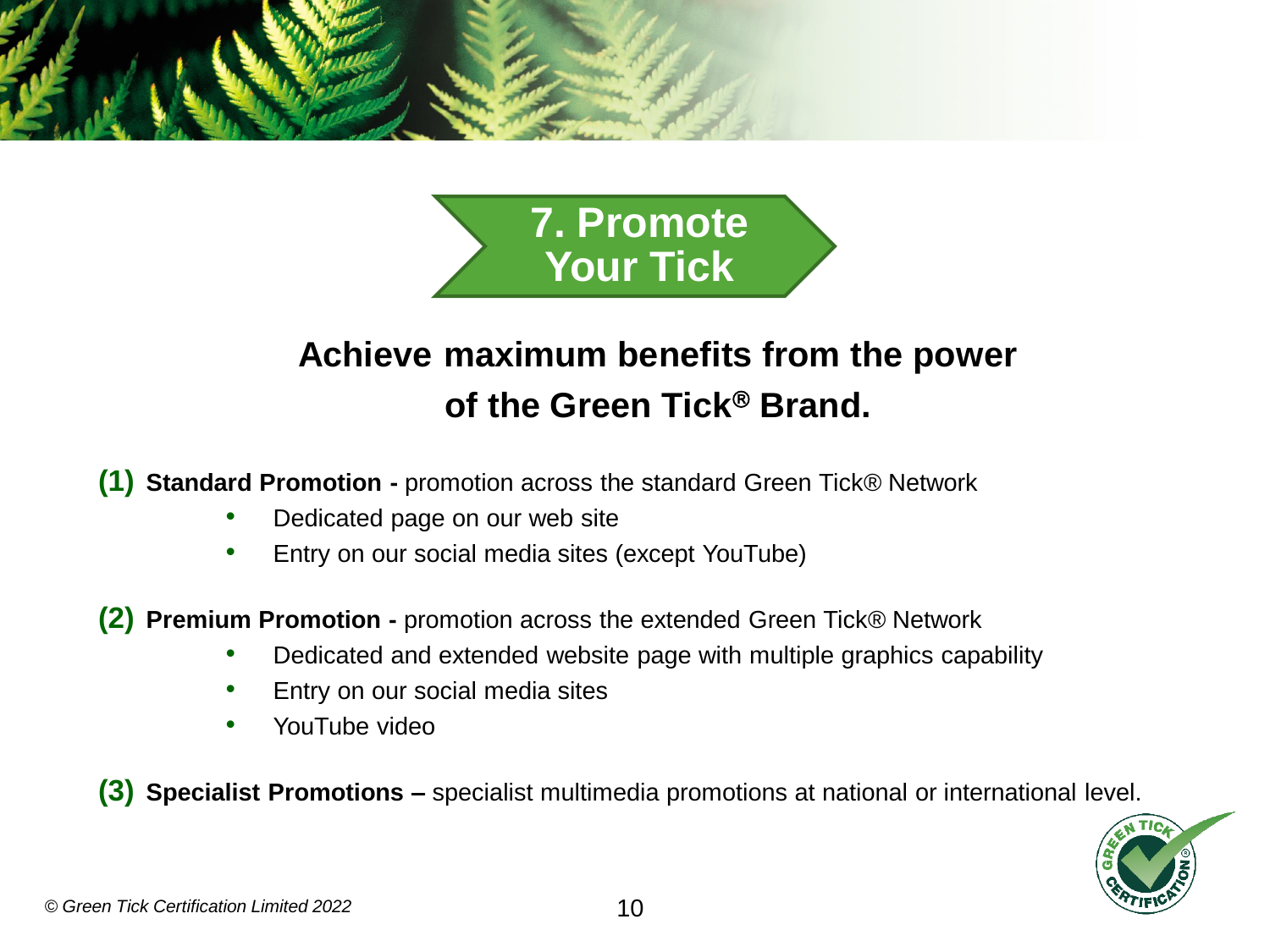

# **New Product or Service?**

- We have a special process for a new product or service that does not yet have 12 months' compliance data. For new products or services, the main objective of the audit is to establish whether the new product or process is designed to meet the certification standard sought. Normally in such cases a 12-month compliance check will follow the primary certification audit.
- In this way, Green Tick® Certification is unique in that it allows for innovation and the certification of new products and processes without penalty or undue delay.